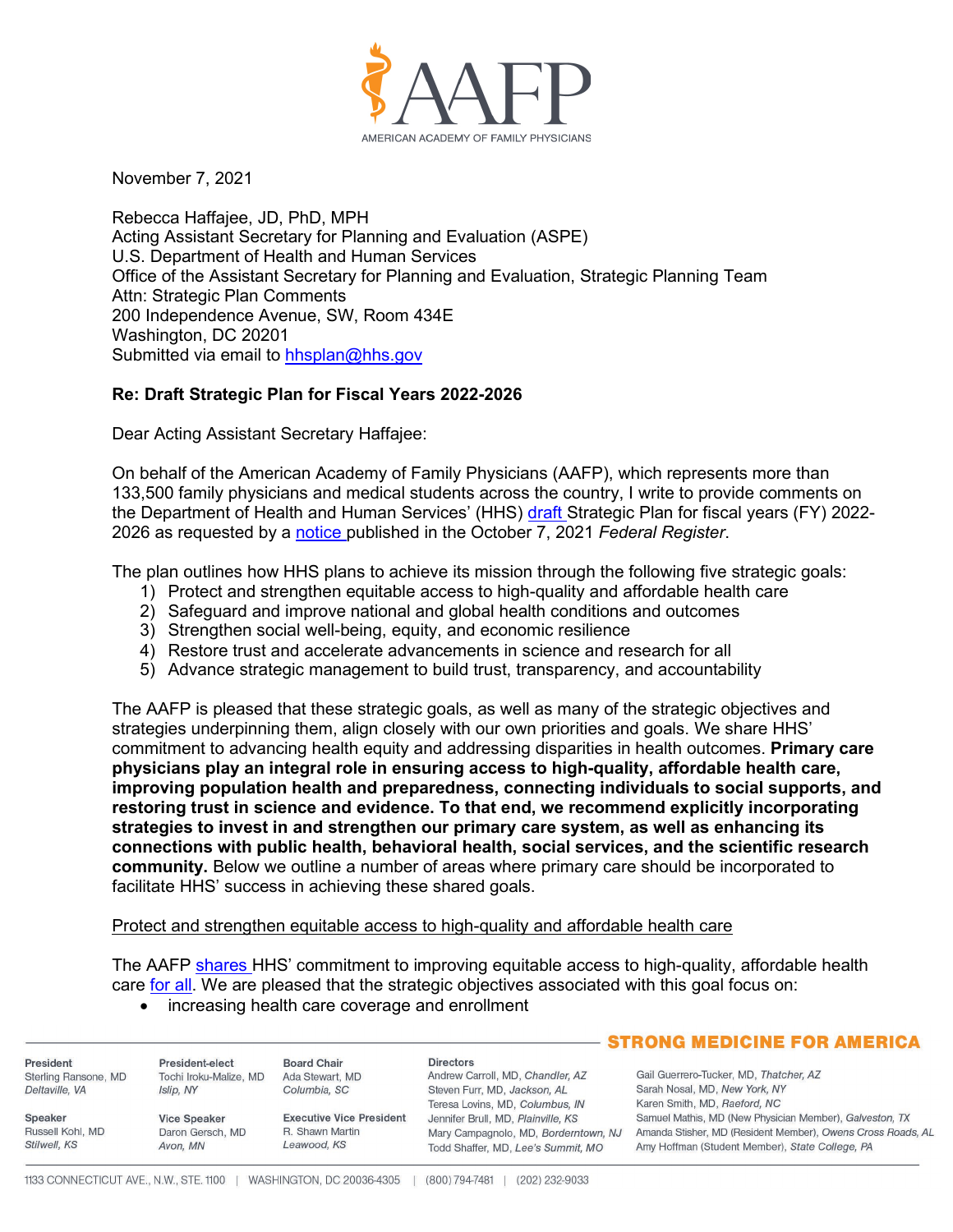Acting Assistant Secretary Haffajee November 7, 2021 Page **2** of **4**

- reducing costs, including by facilitating the transition to value-based care
- improving health care quality
- addressing social determinants of health
- ensuring access to inclusive, culturally responsive, and linguistically appropriate care
- integrating behavioral health care
- bolstering the health workforce and addressing physician maldistribution
- modernizing health data systems and driving interoperability.

Evidence indicates that expanding health care coverage and enrollment facilitates access to and utilization of primary care services, which in turn improves health equity and outcomes while reducing health care costs. <sup>[1,](#page-3-0)[2,](#page-3-1)[3](#page-3-2),[4](#page-3-3)</sup> Primary care physicians are uniquely positioned to address patients' unmet social needs and have increasingly begun to integrate behavioral health services into their practices. Additional investments in primary care, including the primary care workforce and the models that best support primary care practices, are therefore essential to meaningfully improving equitable access to high-quality, affordable health care. To further enhance this goal, the AAFP recommends adding the following strategies:

- **Ensure expansions in health care coverage are accompanied by policies, monitoring, and oversight that facilitate access to primary care.**
- **Increase beneficiaries' connections with primary care physicians to drive utilization and adherence to preventive care and other evidenced-based services.**
- **[Create](https://www.aafp.org/dam/AAFP/documents/advocacy/payment/apms/LT-CMS-FowlerWelcome-031621.pdf) additional alternative payment model (APM) participation opportunities for primary care practices across payers, both for practices with and without experience participating in APMs that provide prospective or capitated payments.**
- **Facilitate and encourage access to telehealth services within patients' medical homes to ensure care continuity and high-quality care.**
- **[Target a](https://www.aafp.org/dam/AAFP/documents/advocacy/workforce/gme/LT-CMS-FY2022IPPSProposedRule-060721.pdf)dditional training opportunities to settings, specialties, and programs with a proven track record of training physicians who practice in medically underserved areas.**
- **Reduce administrative and regulatory burdens for primary care physicians so they can focus on providing high-quality, comprehensive primary care to patients.**

# Safeguard and improve national and global health conditions and outcomes

In light of the ongoing COVID-19 pandemic, as well as co-occurring crises related to [maternal health,](https://www.aafp.org/news/media-center/statements/black-maternal-health-week.html) [children's mental health,](https://www.aafp.org/news/media-center/statements/family-physicians-mental-health-care-children-families.html) [reproductive health,](https://www.aafp.org/content/dam/AAFP/documents/advocacy/prevention/women/ST-G6-OpposingTexasLegislationCriminalizesReproductivePatientCare-090221.pdf) and [opioid use,](https://www.aafp.org/about/policies/all/chronic-pain-management-opiod-misuse.html) the AAFP strongly supports this goal. Investing in our nations' public health system, prevention, and preparedness are urgent, vital priorities. As frontline physicians, family physicians are integral to ensuring we are prepared for national health emergencies and can respond quickly and effectively to disease outbreaks. We appreciate that this goal is inclusive of preventing noncommunicable diseases, too. Primary care physicians also provide essential chronic care management and coordination services to patients, along with preventive care and counseling to promote healthy behaviors and overall wellbeing. HHS should:

- I**ncorporate primary care into all preparedness and response plans, including those related to distribution of personal protective equipment, medical supplies, tests, therapeutics, and vaccinations.**
- **[Integrate primary care and public health.](https://www.aafp.org/about/policies/all/integration-primary-care.html)**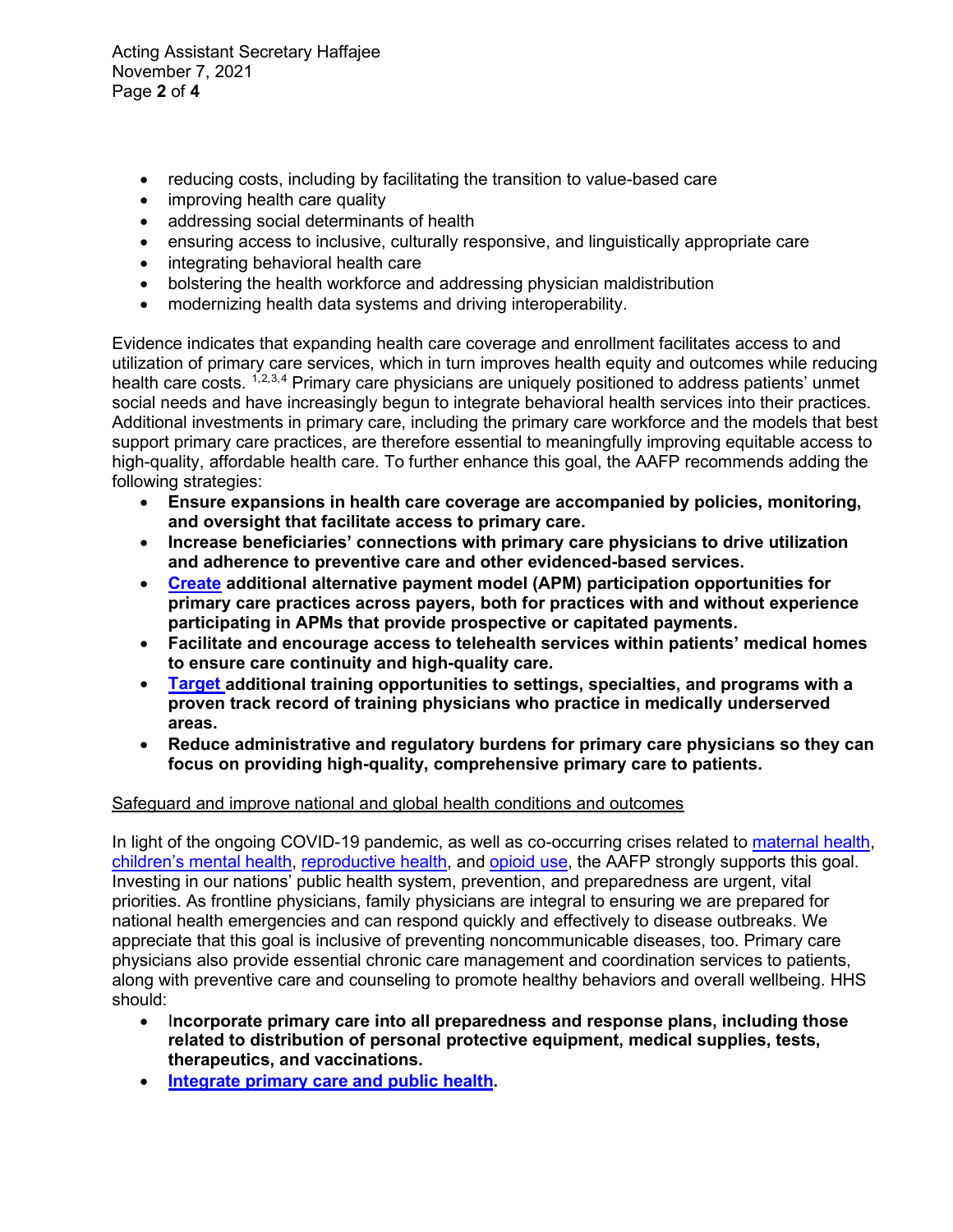Acting Assistant Secretary Haffajee November 7, 2021 Page **3** of **4**

- **Invest in and improve public health data systems and drive interoperability between public health and primary care information systems.**
- **Facilitate the transition to value-based care models that promote chronic care management and coordination and improve health outcomes.**
- **Consider and address the unique needs of community-based, independent primary care practices based on the important role they play in ensuring access to care, particularly in many under-served communities.**

## Strengthen social well-being, equity, and economic resilience

The AAFP appreciates that the strategic plan repeatedly acknowledges how economic opportunity, the social and physical environment, and other factors influence individual and population health. This goal and its strategic objectives align closely with the AAFP's [policy](https://www.aafp.org/about/policies/all/health-allpolicies.html) on Health in All Policies. We are pleased that the objectives and strategies underpinning this goal recognize the important role primary care plays in connecting patients to community-based resources, as well as the strong focus on trauma-informed health care and other services.

## Restore trust and accelerate advancements in science and research for all

We strongly agree that HHS should center science and evidence-based interventions throughout federal health programs, including by relying on stakeholders like the AAFP to share evidence-based clinical recommendations. The Department should also strive to restore the public's trust in science. The COVID-19 pandemic has highlighted the growing distrust in science and government across the nation, as well as how misinformation and disinformation can undermine preparedness and public health. As trusted sources of health information, family physicians strive to combat misinformation about the pandemic, vaccines, and other health issues within their communities. Other community leaders have also been successful at countering health misinformation. We recommend the strategic plan include:

- **An objective detailing how HHS will strive to reduce the spread of [misinformation a](https://www.aafp.org/news/media-center/statements/aafp-praises-us-surgeon-generals-advisory.html)nd work with other Departments to address pervasive sources of misinformation and disinformation.**
- **Strategies for leveraging and supporting family physicians and other trusted community leaders to build trust in science and research, including by providing them with educational resources.**

Thank you for the opportunity to provide comments on HHS' Strategic Plan for FY 2022-2026. The AAFP looks forward to continuing to partner with HHS and its agencies to advance equitable access to high-quality health care and improve the health of the public. Should you have any questions, please contact Meredith Yinger, Senior Regulatory Strategist, at [myinger@aafp.org](mailto:myinger@aafp.org) or 202-235-5126.

Sincerely,

Gaa D. Stewart, no

Ada D. Stewart, MD, FAAFP Board Chair, American Academy of Family Physicians